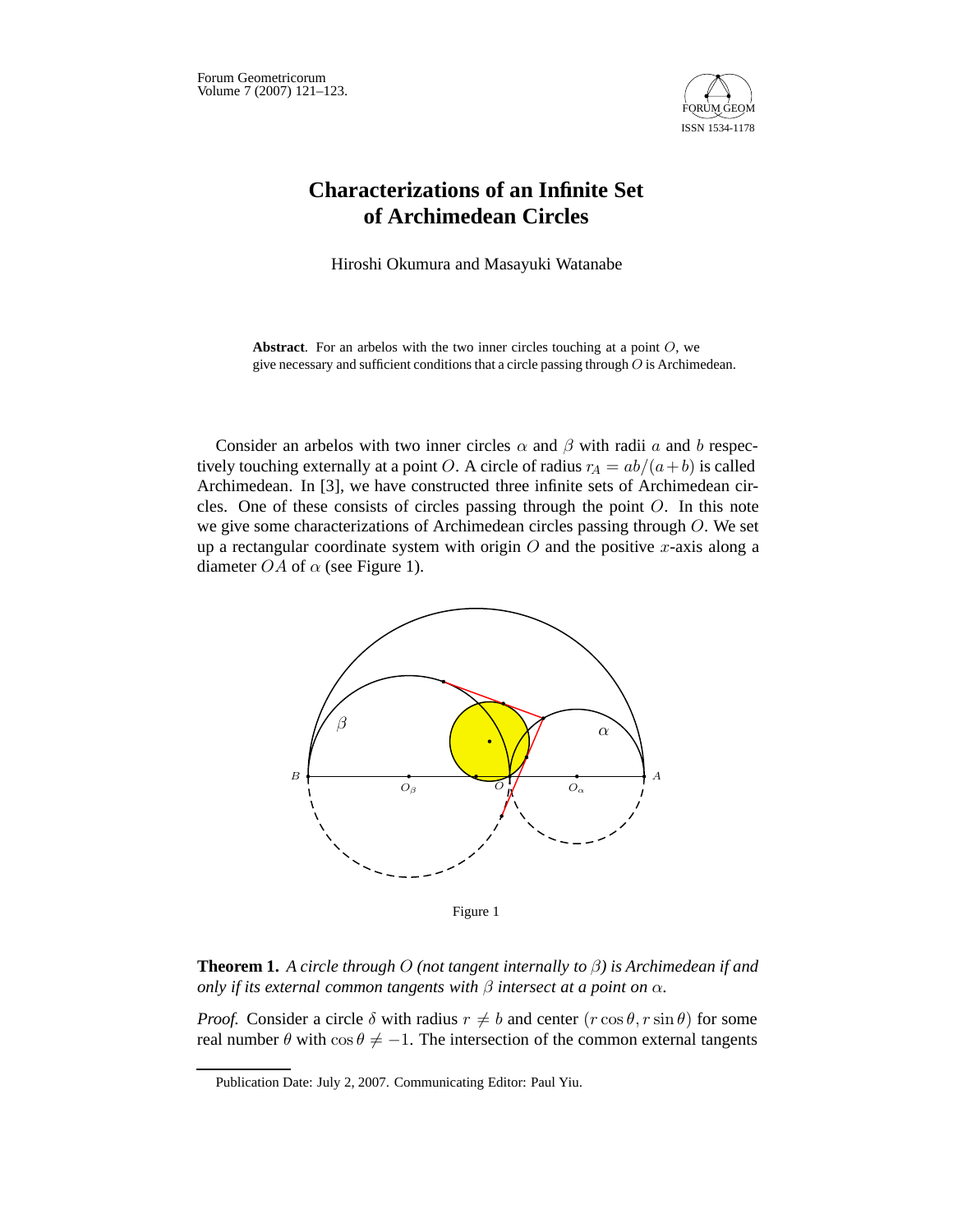of  $\beta$  and  $\delta$  is the external center of similitude of the two circles, which divides the segment joining their centers externally in the ratio  $b : r$ . This is the point

$$
\left(\frac{br(1+\cos\theta)}{b-r}, \frac{br\sin\theta}{b-r}\right). \tag{1}
$$

The theorem follows from

$$
\left(\frac{br(1+\cos\theta)}{b-r} - a\right)^2 + \left(\frac{br\sin\theta}{b-r}\right)^2 - a^2 = \frac{2br(a+b)(1+\cos\theta)}{(b-r)^2}(r-r_A).
$$

Let  $O_{\alpha}$  and  $O_{\beta}$  be the centers of the circles  $\alpha$  and  $\beta$  respectively.



Figure 2

**Corollary 2.** Let  $\delta$  be an Archimedean circle with a diameter OT, and  $T_{\alpha}$  the *intersection of the external common tangents of the circles* δ *and* β*; similarly define*  $T_{\beta}$ .

(i) The vectors  $\overrightarrow{OT}$  and  $\overrightarrow{O_{\alpha}T_{\alpha}}$  are parallel with the same direction.

(ii) *The point*  $T$  *divides the segment*  $T_{\alpha}T_{\beta}$  *internally in the ratio*  $a:b$ .

*Proof.* We describe the center of  $\delta$  by  $(r_A \cos \theta, r_A \sin \theta)$  for some real number  $\theta$ (see Figure 2). Then the point  $T_{\alpha}$  is described by

$$
\left(\frac{br_A(1+\cos\theta)}{b-r_A}, \frac{br_A\sin\theta}{b-r_A}\right) = (a(1+\cos\theta), a\sin\theta)
$$

by (1). This implies  $\overrightarrow{O_{\alpha}T_{\alpha}} = a(\cos\theta, \sin\theta)$ . (ii) is obtained directly, since  $T_{\beta}$  is expressed by  $(b(-1 + \cos \theta), b \sin \theta)$ .

In Theorem 1, we exclude the Archimedean circle which touches  $\beta$  internally at the point O. But this corollary holds even if the circle  $\delta$  touches  $\beta$  internally. If  $\delta$  is the Bankoff circle touching the line  $OA$  at the origin O [1], then  $T_{\alpha}$  is the highest